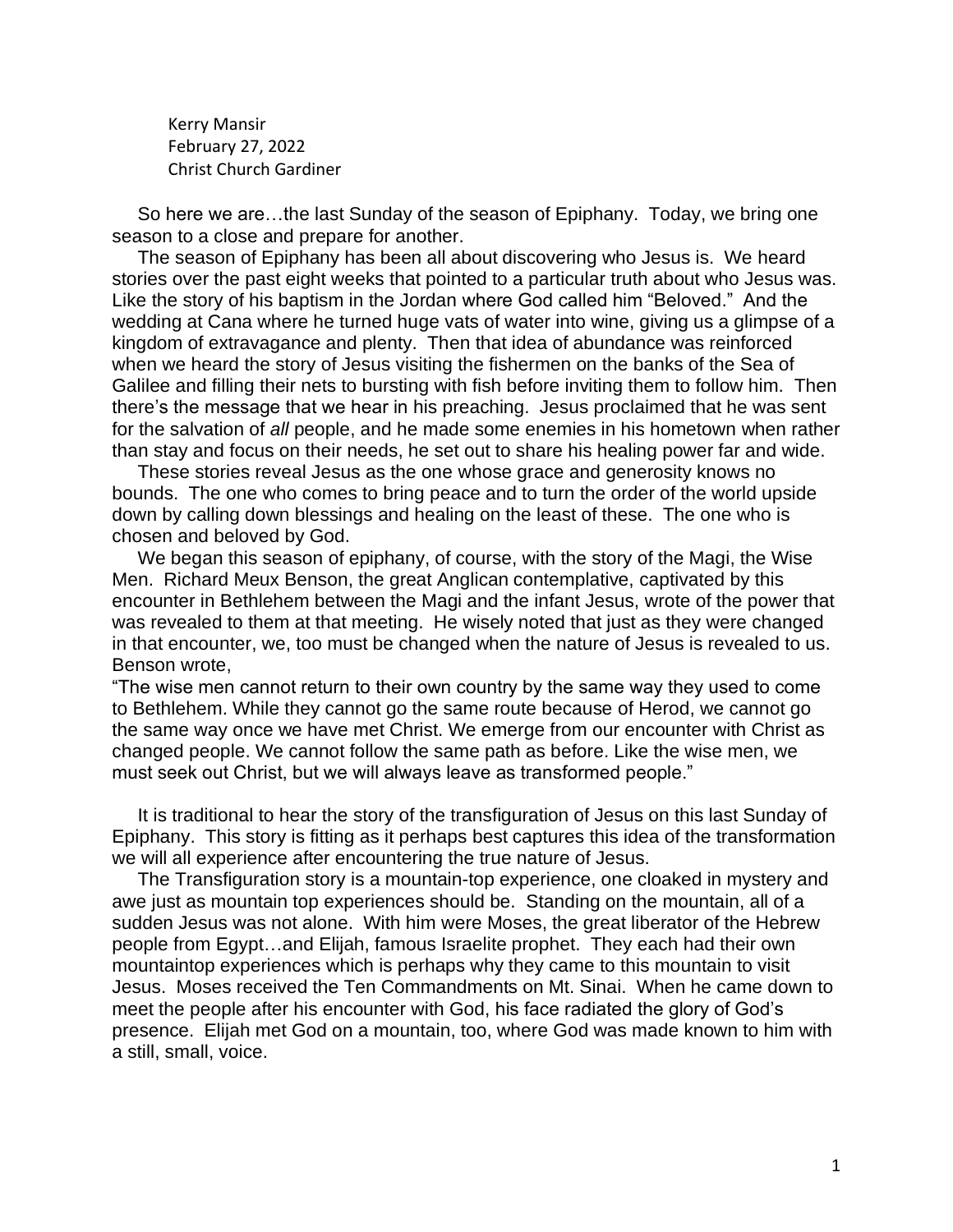Even in their sleepy confusion, the disciples were amazed to see Jesus transfigured and Moses and Elijah deep in conversation with him. The face of Jesus is dazzling white as he listens to these past leaders of Israel. Our text says they spoke of his departure, but it can also be translated exodus. Moses saved the people of Israel by leading them on an exodus out of Egypt. But for Jesus, exodus meant walking toward the place of persecution. Jesus will save by walking toward the cross. It is there that he will make possible the redemption of the world, not through violence and victory but through suffering, death and resurrection.

 The disciples, however, couldn't hear this conversation and all they could see was Jesus standing in glory. And not surprisingly, they wanted to stop time. They wanted to build a place of worship, a place of rest. Perhaps they saw an opportunity to escape from the chaos and the demands of the life they had been living following Jesus in his ministry.

 But just as the Wise Men emerged from Bethlehem as changed people once they had encountered the infant Jesus, the disciples will also be changed when they see the glory of God revealed in the person of Jesus. They will be given a new charge. They will see Jesus transfigured, and they will hear the voice of God commanding them to listen to his words. From then on, they will have to take a different path. The way home will not be the path they had expected.

 While their first desire may have been to stay on the mountain, worshiping the glory of Jesus, they quickly see that the face of Jesus is still turned toward Jerusalem. Turned toward the Cross. And they will have to figure out what that means for them disciples committed to following in his footsteps.

 This story of the disciples and Jesus on the mountaintop reminds me of why we gather in this sanctuary each Sunday, and why some of you join us online, still seeking to be part of the body of Christ, even if you need to be physically distant. We all have a need to gather and worship and be transformed. Now, I am certainly not saying that any of you have a mountaintop moment every time we worship together. But this beautiful worship space with its vaulted ceilings and light shining through the stained glass and our ancient liturgy of praising God, hearing the word, confessing, praying, and then gathering at the table to receive God into our very selves…all of these elements are meant to transform us so that we might go forth from here to transform the world, choosing the path in which Jesus leads us.

 But like the disciples, it's awfully easy to want to stay and worship instead of following Jesus back into the world with his mission in mind. It would be easy to use the church as an escape from the pain and suffering in the world…especially in these days as we watch a war unfolding in Europe on top of all the other human and environmental tragedies going on in the world.

 So like James and John and Peter, we can stop for a moment to worship, but then we must be prepared to follow Jesus out to the places that need the loving and transformative power of God. And if the season of Epiphany has helped us to understand who Jesus is, the season of Lent which we enter into next week, asks that we consider **who we are** in light of what we know of Jesus. It is a time to look inside ourselves to see the ways we have fallen short in our commitments and then vow anew to be transformed by our relationship with Jesus. We'll do that work together in the next